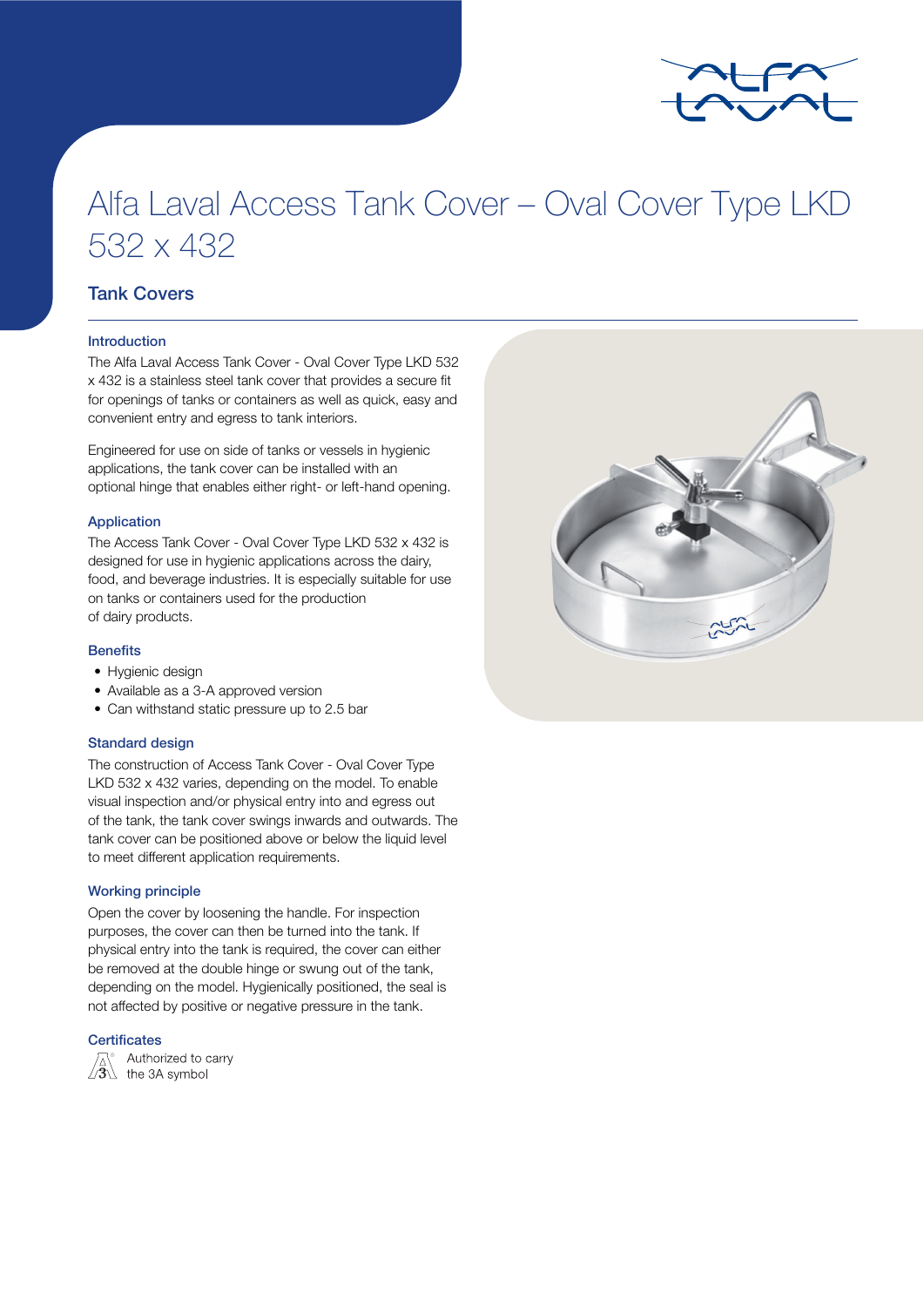### TECHNICAL DATA

| Pressure                        |                    |
|---------------------------------|--------------------|
| Max. static pressure:           | 2.5 bar (250 kPa)  |
| Max. positive working pressure: | 0 bar (0 kPa)      |
| Max. negative working pressure: | 0 bar (0 kPa)      |
| Test pressure:                  | 3.75 bar (375 kPa) |

## PHYSICAL DATA

| <b>Materials</b> |                                |
|------------------|--------------------------------|
| Steel parts:     | 1.4301 (304) or 1.4404 (316L)  |
| Plastic parts:   | Nvlon                          |
| Seals (FDA):     | EPDM, NBR, FPM or Q (silicone) |

| Standard lid surface finish            | <b>Acid Pickled</b> |
|----------------------------------------|---------------------|
| Product wetted surfaces:               | Ra 0.8 um           |
| Other frame and lid spindle surfaces:  | Ra 0.8 um           |
| External support and spindle surfaces: | Ra 3.0 µm           |

| 3A surfaces finish                     | Electro polished                      |
|----------------------------------------|---------------------------------------|
| Product wetted surfaces:               | Ra 0.8 um (0.4 um lid wetted surface) |
| Other frame and lid spindle surfaces:  | Ra 0.8 um (0.4 um lid wetted surface) |
| External support and spindle surfaces: | Ra 3.0 um                             |

| mnerature                              |                                |
|----------------------------------------|--------------------------------|
| -<br>"Competature race"<br>range<br>שו | : (NRR<br>טט <sup>.</sup><br>ູ |
|                                        |                                |

| Temperature   |                  |  |
|---------------|------------------|--|
| EPDM:         | $-15 °C / 90 °C$ |  |
| NBR:          | -30 °C / 110 °C  |  |
| SILICONE (Q): | -50 °C / 200 °C  |  |
| FPM:          | -10 °C / 250 °C  |  |

# Dimensions (mm)





| <b>Type</b>     | LKD 532 x 432 |
|-----------------|---------------|
| Α               | 532           |
| B               | 432           |
| ⌒               | 663           |
|                 | 265           |
|                 | (100)(60)     |
|                 |               |
| Cover thickness |               |